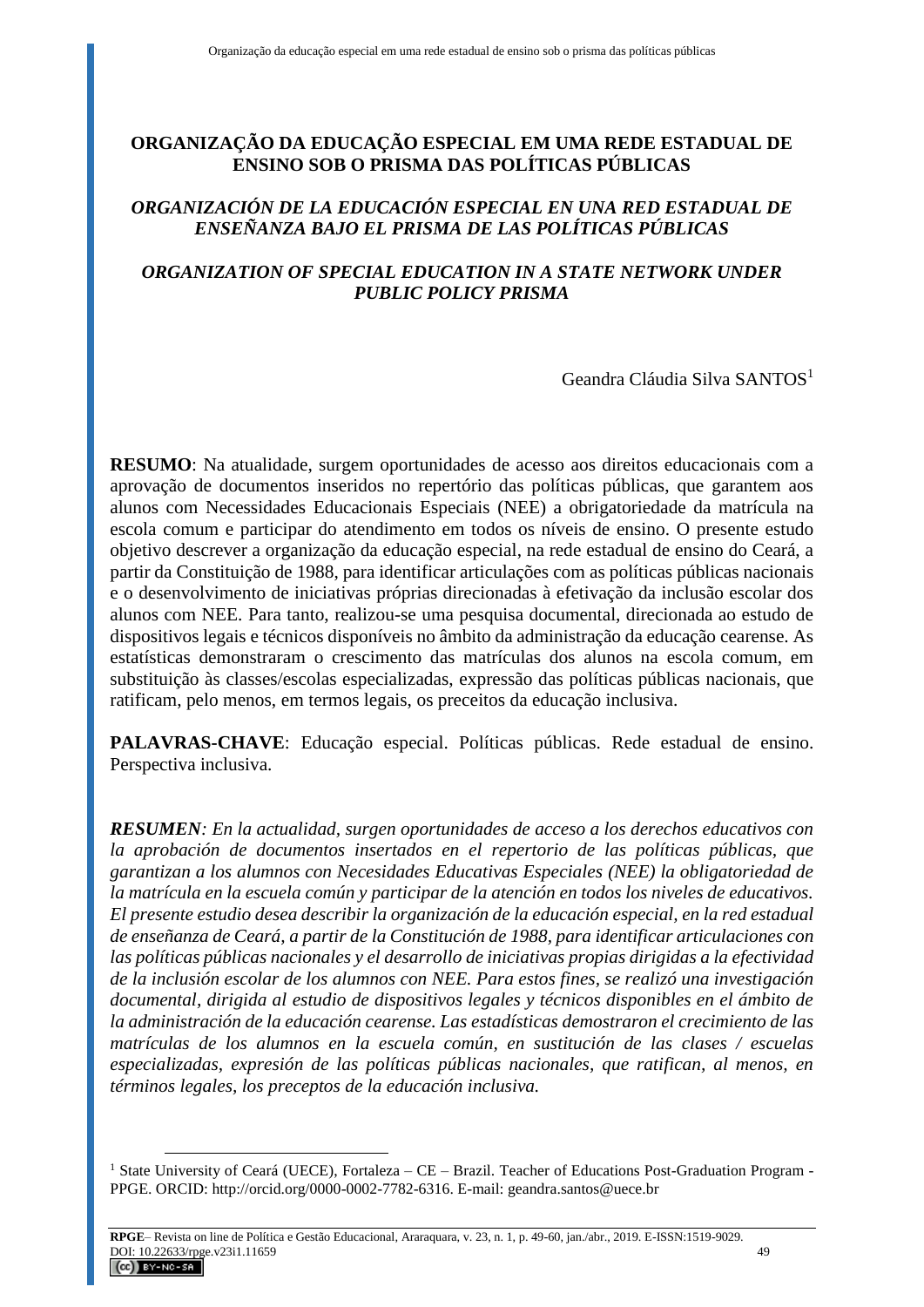*PALABRAS CLAVE: Educación especial. Políticas públicas. Redes staduales de ensñanzas. Perspectiva inclusiva.*

*ABSTRACT: At present, opportunities for access to educational rights come up with the approval of documents inserted in the repertoire of public policies, which guarantee to students with special educational needs (NEE) the compulsory enrollment in the regular school and participating in the attendance at all levels of education. The objective of this study is to describe the organization of special education in Ceará the state education system, as of the 1988 Constitution, to identify articulations with national public policies and the development of own initiatives directed at the effective inclusion of students with NEE. For that, a documentary research was conducted, aimed to the study of legal and technical devices available within the scope of the administration of education in Ceará. Statistics have shown the growth of student enrollments in the regular schools, in replacement to the specialized classes / schools, the expression of national public policies, which ratify, at least in legal terms, the precepts of inclusive education.*

*KEYWORDS: Special education. Public policy. State education network. Inclusive perspective.* 

## **Introduction**

 $\overline{a}$ 

The first initiatives to assist people with disabilities in Brazil came from isolated actions of individuals who mobilized in the attempt to provide some attendance, which, in general, was characterized as care and private.

In the 1960s, actions from the public power were registered in the light of the rights contemplated in the Law of Directives and Bases of National Education, LDB n° 4024/61. In the 1970s, technical and pedagogical support actions were developed for specialized institutions in the states and municipalities, as well as the creation / expansion of the number of special classes within the public school.

These initiatives of the public power that extended spaces of rights to people with disabilities are due to the intensification of the struggles of social movements (LANCILLOTTI, 2003). Public policies correspond to programs of action, which involve "[...] always a certain social definition of reality, expressed in the way of understanding the causes of the problems to be solved, as well as in the proposals for their solution"<sup>2</sup> (DOURADO, 2010, p. 30), in a dynamic context of disputed projects, so that their implementations do not always fit their plans.

With the promulgation of the Federal Constitution of 1988, the political and social conditions that are most conducive to the creation of educational opportunities for people with

<sup>2</sup> "[...] sempre uma determinada definição social da realidade, expressa no modo de compreensão das causas dos problemas a serem solucionados, bem como nas propostas para a sua solução" (DOURADO, 2010, p. 30)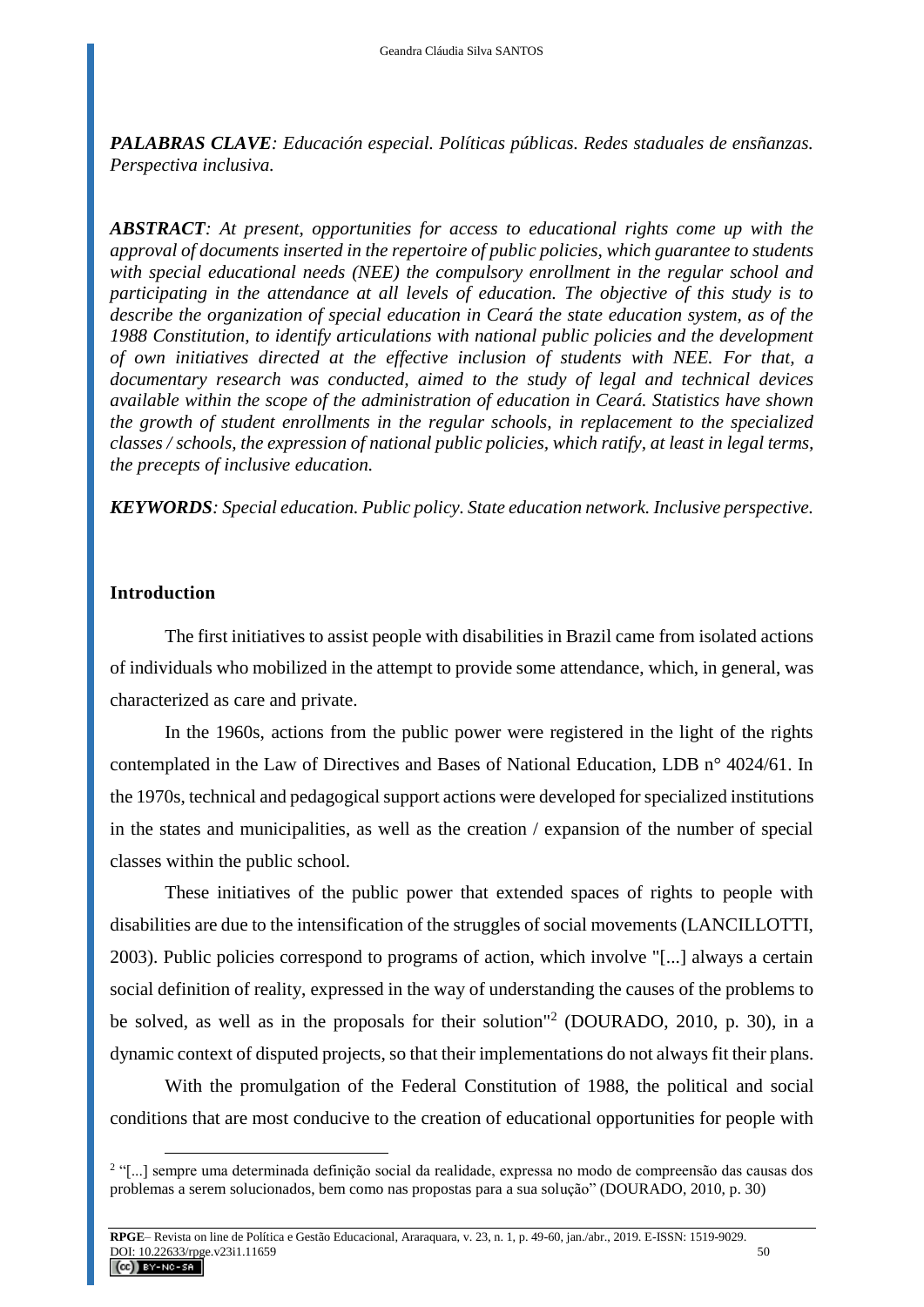disabilities, intensified by the international movements in defense of inclusive education, having as emblematic representative the Declaration of Salamanca. Inclusive education, according to this document, argues that people with special educational needs (SEN) should have access to common schools guided by an integrative pedagogy, to combat all forms of discrimination and to allow access to knowledge (BRASIL, 2008).

In this perspective, LDB 9394/96, in Chapter V, Special Education is established as a school education modality to be offered preferably in the regular educational network and guarantees the specialized educational service to its target audience (BRASIL, 2008).

At the beginning of the 21st century, the adoption of the National Guidelines for Special Education in Basic Education in 2001 reinforces the compulsory enrollment of all students with SEN and assign to the school the guarantee of the attendance and conditions necessary for quality education for all (BRASIL, 2008).

The 2008 National Policy on Special Education in Inclusive Perspective (PNEEPI, Portuguese initials), and the documents resulting from its elaboration, aims at overcoming segregating and alienating actions beyond the pedagogical character of the education of students with SEN, contributing to the expansion of access to schooling with the support of specialized educational services, which should be incorporated into the pedagogical project of institutions of basic and higher education (BRASIL, 2008).

Considering the changes that have occurred in the regulatory frameworks of special education in an inclusive perspective, with growth in the number of students with SEN enrolled, as recorded in school censuses in the last decade, this study aims to describe the organization of special education in the Ceará's state network of teaching, through the public policies approved, from the Federal Constitution of 1988. With this, we seek to identify articulations between the state and national regulatory frameworks, as well as the development of state initiatives aimed at the implementation of the students with SEN school inclusion paradigm.

According to Pietro (2015), the tendency of the Brazilian states and municipalities has been to follow the guidelines of the current national laws and policies, in accordance with the principles of inclusive education. When the number of researches on the subject has increased, the themes investigated focus on pedagogical practices, to the detriment of the analysis of public policies. We also note this gap, when examining the production pertinent to the state of Ceará.

Therefore, this study is of relevance when it contributes to the expansion of productions that focus on the public policies defined at the state level, as a way of understanding the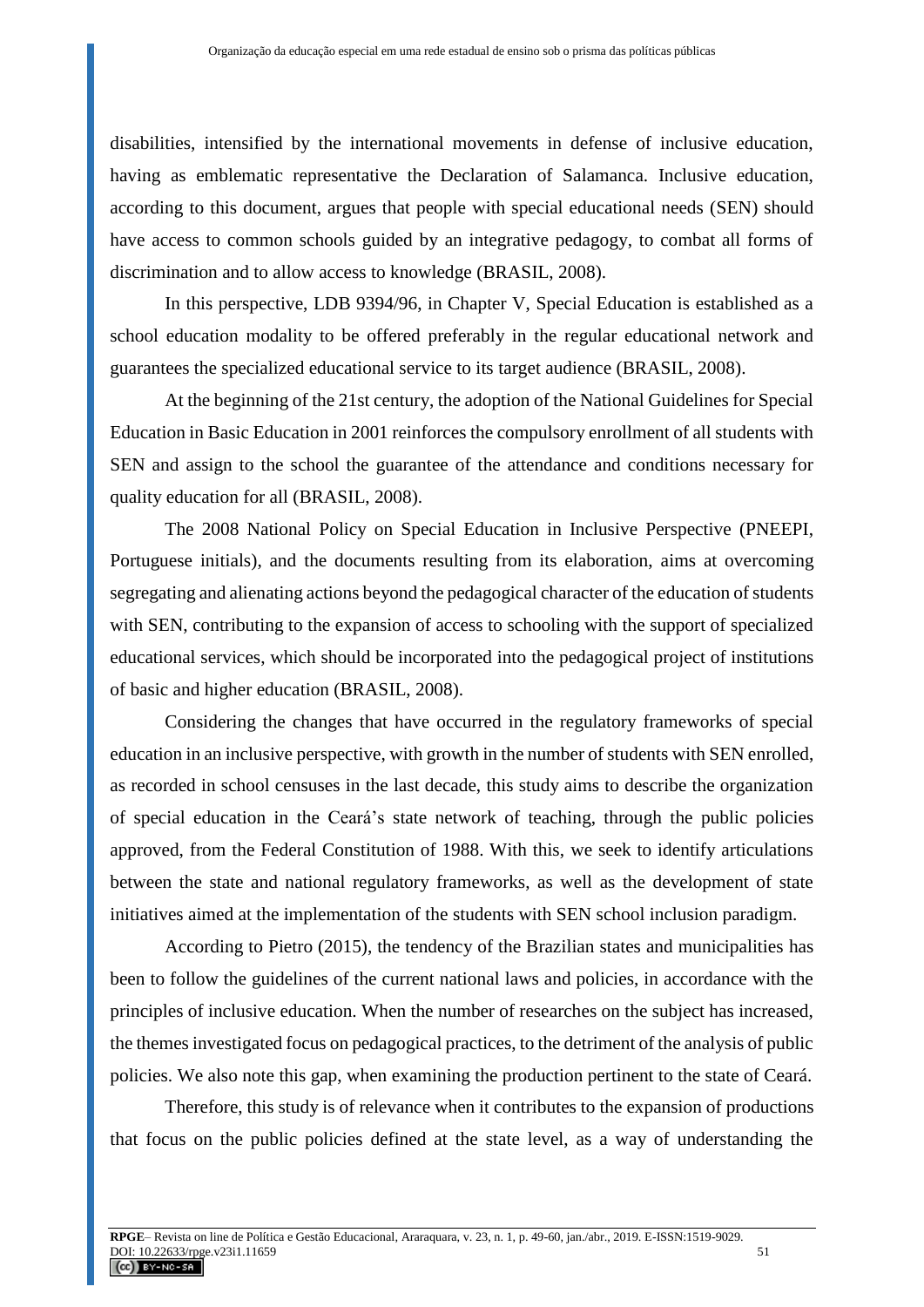decision-making from the education systems, to guarantee the realization of the educational rights to the students with SEN.

It is important to know how each government interprets and decides the fulfillment of its responsibilities in face of the purposes advocated by national legislation, respecting its historical course and contextualizing the challenges to be faced in the local reality, in the state and municipal levels.

#### **Methodology**

The study consists of a descriptive-analytical bibliographical and documentary research, which focuses on data that have not yet been analyzed, since the documents accessed are in their original state. Thus, they can be re-elaborated according to the purpose of the research and the design elaborated by the researcher (MATOS, 2001), in the analysis.

We collected documents of international (Declaration of Salamanca), national (Federal Constitution of 1988, LDB 9394/96, National Guidelines for Special Education, PNEEPI, Resolution N ° 04/2009, New National Plan of Education) and state scope. Therefore, the set of documents of state scope, central focus of the exploration and analysis, comprised legal and technical dispositions available in the scope of the administration of the education of Ceará.

The state documents were identified through direct search in a regional organ of the state education administration, as well as in the official website of the State Secretariat of Education of Ceará (SEDUC, Portuguese initials). We define as documents of direct interest those produced after the promulgation of the 1988 Constitution: State Constitution of Ceará (1989), State Policy for Special Education (1997), State Council of Education Resolutions No. 361/2000, N ° 394/2004, N ° 436/2012, N ° 456/2016, State Plan of Education - Law No. 16.025 / 2016.

The analysis focused on state documents, organized through a chronological timeline to identify legal definitions and trends that guide the prediction of actions in the state education network, in an inclusive perspective, throughout the demarcated temporality, in addition to verify articulations with national regulatory frameworks, highlighting peculiar aspects of the reality of special education in Ceará.

### **Results and discussion**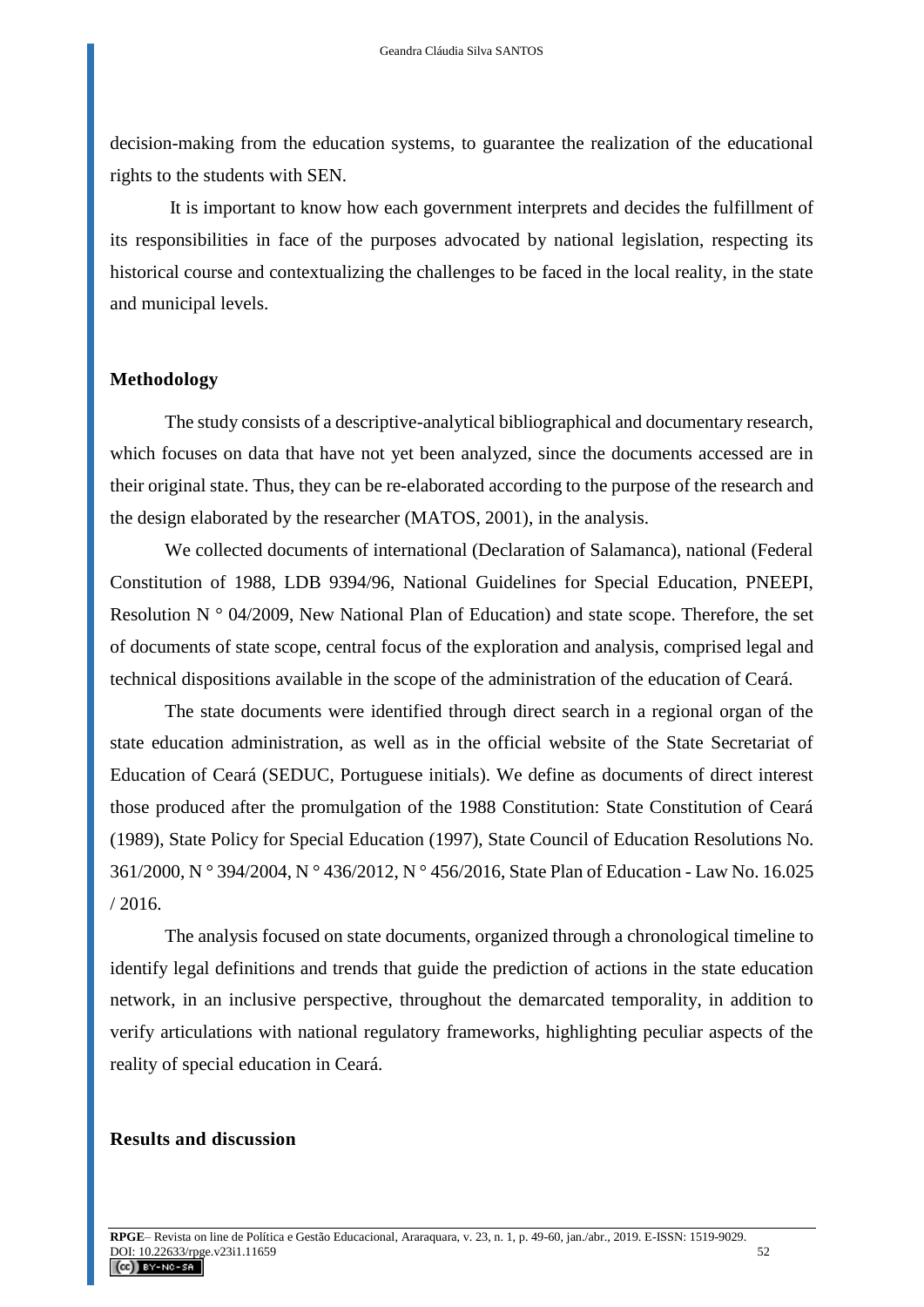Following the definitions of the Federal Constitution of 1988, the Constitution of the State of Ceará of 1989, in Chapter II, which deals with Education, established, in art. 215, § I, "[...] equality of conditions for access and permanence in school"<sup>3</sup> (CEARÁ, 1989, p. 130), and in Article 218, § VI established the "[...] special education for disabled people at any age, preferably in the regular educational network"<sup>4</sup> (CEARÁ, 1989, p. 130).

The two mentioned laws point to maintenance of the enrollment of students with SEN in classes and special schools. In the Constitution of Ceará, Article 22, the right to education is guaranteed in all degrees "[...] whether in ordinary classes or in special classes, when this is necessary"<sup>5</sup> (CEARÁ 1989, 135).

The specialized educational service (AEE, Portuguese initials) emerges in the abovementioned legislation as a pedagogical alternative to inscribe the students with SEN in the common schooling, by virtue of the rights conquered, since the Federal Constitution of 1988 and ratified by the Law of Directives and Bases of the National Education LDB N ° 9,394 / 96. With this, the creation of institutions and services emerges, in partnerships celebrated between the federal, state and municipal education systems, with a view to carrying out attendance actions in specific areas.

In 1996, in Ceará, the Integrated Center of Special Education was created, with the objective of promoting specific actions aimed at the psychosocial development of students and their integration into the family, school and social spaces (CEARÁ, 1997).

According to LDB No. 9394/96, the State Education Department of the State of Ceará (SEDUC, Portuguese initials) launched, in 1997, the State Special Education Policy (PEEE, Portuguese initials) based on the defense of the inclusive school that "[…] should provide a specialized service that allows the student, even in regular education, to receive pedagogical and instructional support, according to their potentialities and needs [...]"<sup>6</sup> (CEARÁ, 1997, p.11). The target audience for Special Education, according to this Policy, are students with mental, visual, auditory, physical, multiple disabilities, high skills and typical behaviors. These students correspond to the target audience indicated by the National Policy on Special Education, 1994.

<sup>3</sup> "[...] igualdade de condições para o acesso e a permanência na escola" (CEARÁ, 1989, p. 130).

<sup>4</sup> "[...] atendimento educacional especializado aos portadores de deficiência em qualquer idade, preferencialmente na rede regular de ensino" (CEARÁ, 1989, p. 130).

<sup>&</sup>lt;sup>5</sup> "[...] quer em classes comuns, quer em classes especiais, quando isto se fizer necessário" (CEARÁ, 1989, p. 135).

<sup>&</sup>lt;sup>6</sup> "[...] deve propiciar um atendimento especializado que permita ao aluno, mesmo inserido no ensino regular, receber apoio pedagógico e instrucional, segundo as suas potencialidades e necessidades [...]" (CEARÁ, 1997, p. 11).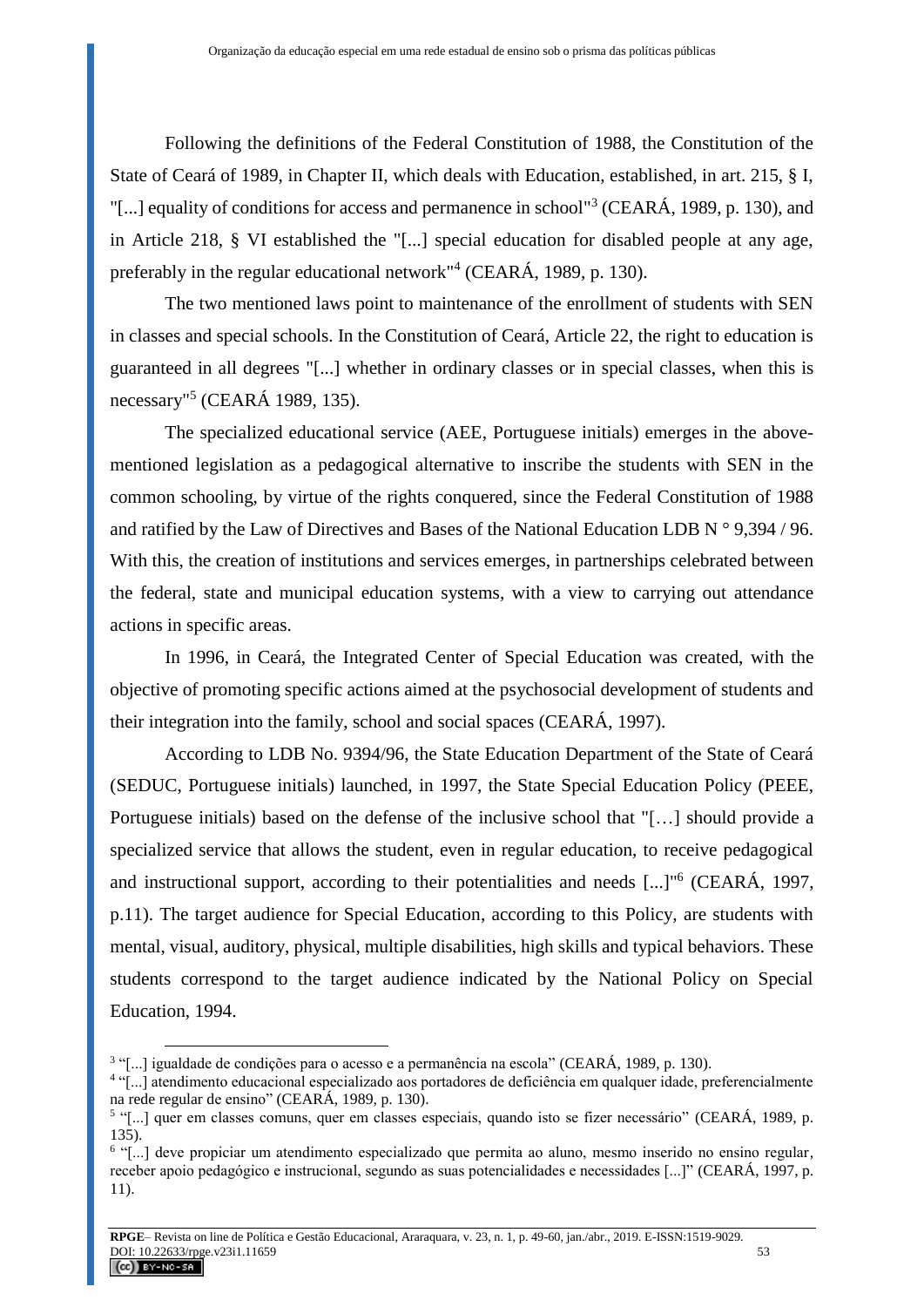PEEE defended the deployment of specialized care centers in the capital and in the interior of the State, in order to reshape Special Education in Ceará, following a proposal for expansion, internalization and inclusion of the student with SEN in common education (CEARÁ, 1997), through partnerships between state and municipal governments. The Specialized Pedagogic Support Centers constitute "pedagogical spaces that have a multiprofessional team, composed of pedagogues, social workers, psychologists, speech therapists and occupational therapists, equipped with specific pedagogical resources"<sup>7</sup> (CEARÁ, 2015).

According to Figueiredo (2003, p. 22), "The principles that guide the State Policy of Special Education of the State of Ceará point to the guarantee of access, permanence and educational termination of the person with special educational needs".<sup>8</sup>

In 2004, the Education Council of Ceará approved the Resolution No. 394/2004, establishing norms for the education of students with SEN in the state education system, based on what determined the LDB nº 9.394 / 96, Resolution no. 02/2001 and Decree 3,956 / 2001.

In art. 01 of Resolution No. 394/2004, SEN were defined as "[...] those related to learning difficulties that interfere with the schooling of any student, temporary or permanent"<sup>9</sup> (CEARÁ, 2004, p.1). The art. 02, of the same document, specified that students with SEN are those who present: marked difficulties in learning or developmental limitations, physical and biological difficulties, communication difficulties, outstanding performance and high potential in different areas.

According to art. 09 of this Resolution, "Special education will be offered in public and private networks, starting with early childhood education"<sup>10</sup> (CEARÁ, 2004, p. 03). Already the art. 13 argues that the school should accommodate pupils with SEN, regardless of their disability, and that "[...] attendance should be given in common classes at all levels and modes of teaching, respecting the recommended pedagogical requirements"<sup>11</sup> (CEARÁ, 2004, p. 10).

<sup>&</sup>lt;sup>7</sup> "espaços pedagógicos que contam com uma equipe multiprofissional, composta de pedagogos, assistentes sociais, psicólogos, fonoaudiólogos e terapeutas ocupacionais, equipados com recursos pedagógicos específicos" (CEARÁ, 2015).

<sup>8</sup> Figueiredo (2003, p. 22), "Os princípios que norteiam a Política Estadual de Educação Especial do Estado do Ceará apontam para a garantia do acesso, permanência e terminalidade educacional da pessoa com necessidades educativas especiais".

<sup>&</sup>lt;sup>9</sup> "[...] aquelas relacionadas às dificuldades de aprendizagem que interferem na escolarização de todo e qualquer aluno, temporárias ou permanentes" (CEARÁ, 2004, p. 1).

<sup>10</sup> "A educação especial será oferecida nas redes pública e privada, a partir da educação infantil" (CEARÁ, 2004, p.03).

 $11$  "[...] atendimento ser feito em classes comuns, em todos os níveis e modalidades de ensino, respeitadas as exigências pedagógicas recomendadas" (CEARÁ, 2004, p. 10).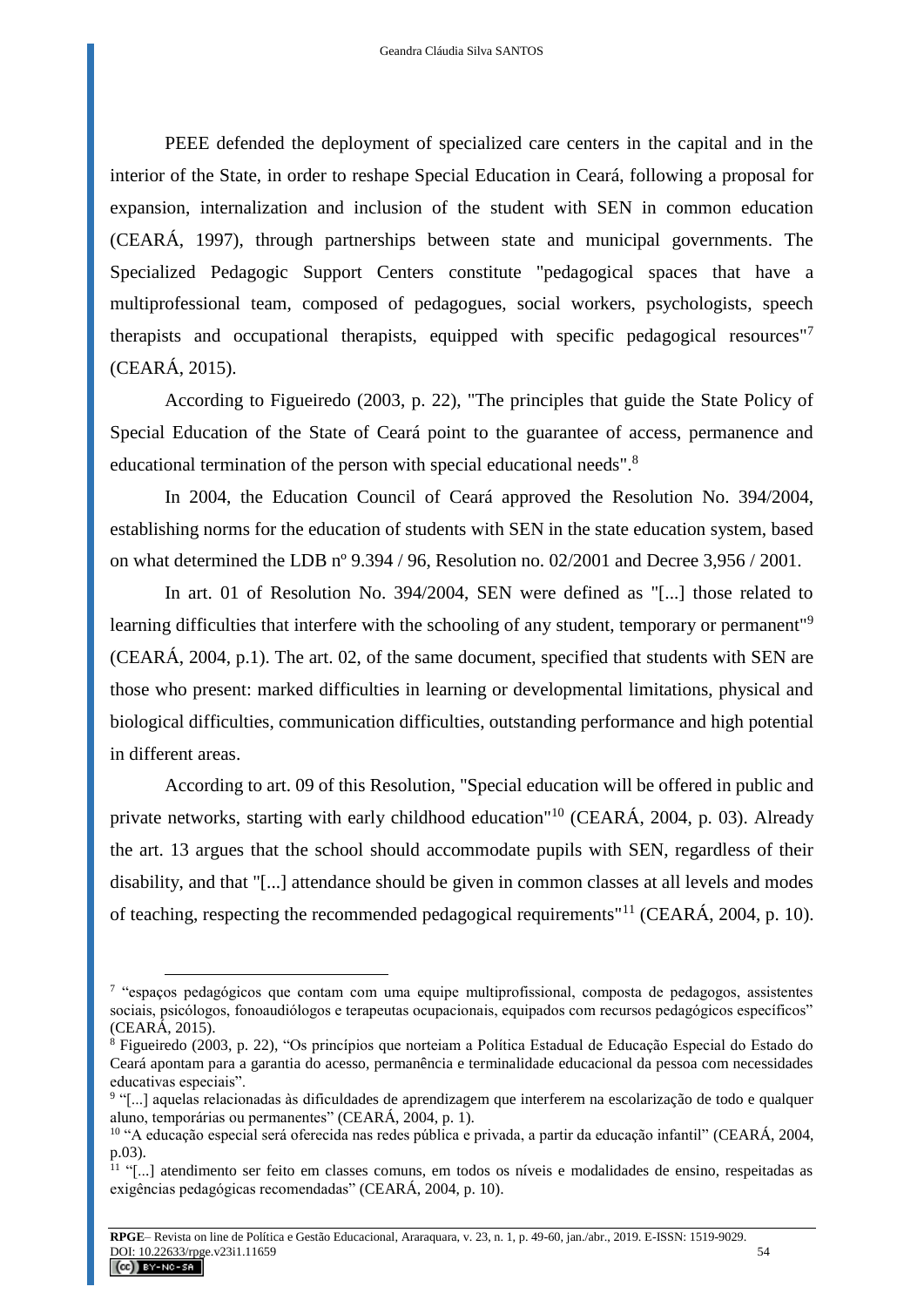With regard to specialized attendance services, art. 14 stipulated that schools should organize themselves to offer it, according to the specificities of the students, through several services: resource rooms, pedagogical and psycho-pedagogical support, roaming services.

From the PNEEPI operation, there was an expansion of the access of students with SEN to schooling in common education at the national level. In Ceará, too, in the last decade, there was an increase in enrollments of students with SEN in the common education, when compared to the increase of the enrollments in specialized institutions. Balbinot (2016), in a recent study on the evolution of special education in Ceará, from 2005 to 2014, found a migration of the attendance of students with SEN from exclusively specialized schools and from special classes to the regular classes of regular education, in the public and private institutions.

Therefore, we can point to some degree of adherence to PNEEPI by the government of Ceará, since, according to Bueno and Melletti (2013), the enrollment situation becomes relevant indicators for the evaluation of special education policies.

However, Balbinot warns that the number of subjects attended by special education in comparison with the total number of students corresponded to only 01% of the population with the right to special education. Balbinot portrays, at the state level, the historical exclusion experienced by the public of special education, imposing on the public power, in addition to addressing pedagogical challenges (promoting the learning of those students already enrolled), the task remains to universalize enrollment, as recommended by the PNE.

In spite of quantitative advances, Kassar (2011) emphasizes the relevance of the different sectors of society involved in struggles that guarantee the elaboration of policies for the entire population, unlike the configuration still in force in the country.

In fact, the expansion of access to schooling for students with SEN has generated, for education systems, new demands on special education, which are met as recommended by national guidelines whose focus is on specialized attendance, which can also be carried out in specialized centers, in partnerships with private institutions. In Ceará, in 2010, SEDUC created the Reference Center for Education and Specialized Care of Ceará – CREAECE (Portuguese initials), bringing together the other public institutions of State Specialized Attendance in the same institution.

The CREACE develops AEE services, production and transcription of accessible didactic material for students with visual impairment, continuing education in the area of special education, support and guidance to families or responsible students (CEARÁ, 2015). According to Matos (2012, p. 65), CREACE: "It is an institution that promotes actions of integrated public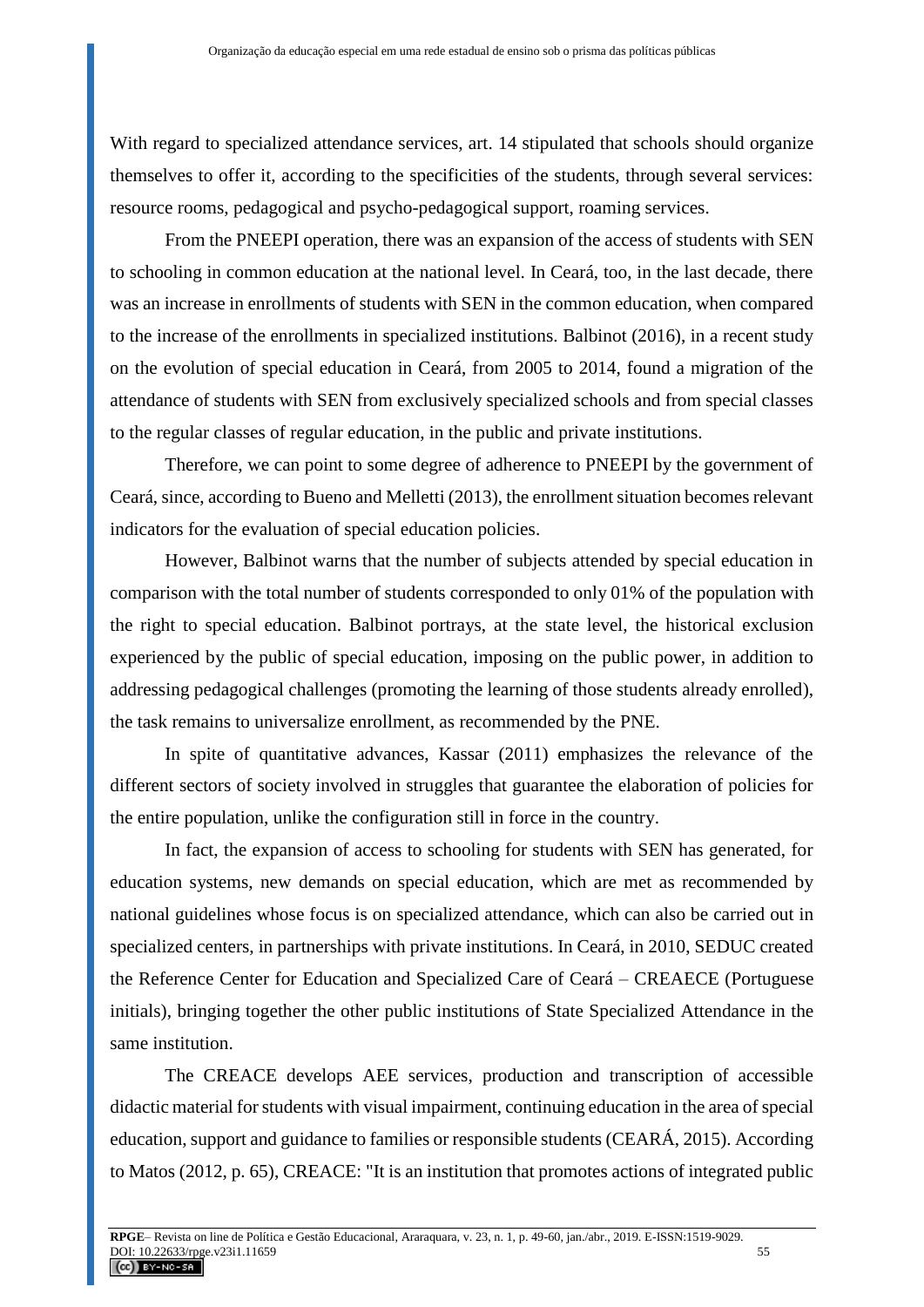policy, counting on the partnership of public and private institutions and the community in general". 12

In the year 2012, the State Education Council (CEE, Portuguese initials) published the Resolution No. 436/2012, which deals with AEE, as PNEEPI recommends, because the education system did not elaborate a new state policy on special education. In 2016, this document was revoked by Resolution No. 456/2016, which sets standards for Special Education and AEE, within the Ceará education system.

Resolution No. 456/2016 defines, in Article 1, "Special Education, as a transversal modality at all levels, stages and modalities of education, is an integral part of regular education, and should be foreseen in the pedagogical project of the school unit"<sup>13</sup> (CEARÁ, 2016a, p.01). Article No. 02 defines as the target audience for special education students with disabilities, global developmental disorders and high skills / giftedness.

Article  $N^{\circ}$  09 requires that education systems offer AEE, "[...] whose function is to identify, elaborate and organize pedagogical resources for accessibility that alleviate barriers to the full participation of students"<sup>14</sup> (CEARÁ, 2016a, 03). The same article recommends that AEE should supplement and / or supplement the training of students in common education, to be carried out, as a priority, in the multifunctional resource room (SRM, Portuguese initials) of the regular school, but may also occur in public educational centers and private, in addition to providing, in article 11, other spaces for its realization, such as the hospital and home environments.

The professional, to work in the AEE, according to art. 17, should have "[...] initial training that enables him to practice teaching and specific training in Special / Inclusive Education or training courses in AEE"<sup>15</sup> (CEARÁ, 2016a, p. 06).

The State Education Plan, Law No. 16.025 / 2016, among other aspects that deviate from Goal 04, of the National Education Plan, are the following: inclusion of students with eating disorders in the group of students entitled to AEE. The strategies include expanding the number of multifunctional resource rooms and deploying specialized centers, such as

<sup>12</sup> Segundo Matos (2012, p.65), o CREACE: "É uma instituição promotora de ações de política pública integrada, contando com a parceria das instituições públicas e privadas e da comunidade em geral".

<sup>13</sup> "Educação Especial, como modalidade transversal a todos os níveis, etapas e modalidades de ensino, é parte integrante da educação regular, devendo ser prevista no projeto pedagógico da unidade escolar" (CEARÁ, 2016a, p. 01).

<sup>14</sup> "[...] que tem como função identificar, elaborar e organizar recursos pedagógicos de acessibilidade que atenuem as barreiras para a plena participação dos alunos" (CEARÁ, 2016a, 03).

<sup>15</sup> "[...] formação inicial que o habilite para o exercício da docência e formação específica na Educação Especial/Inclusiva ou cursos de formação em AEE" (CEARÁ, 2016a, p. 06).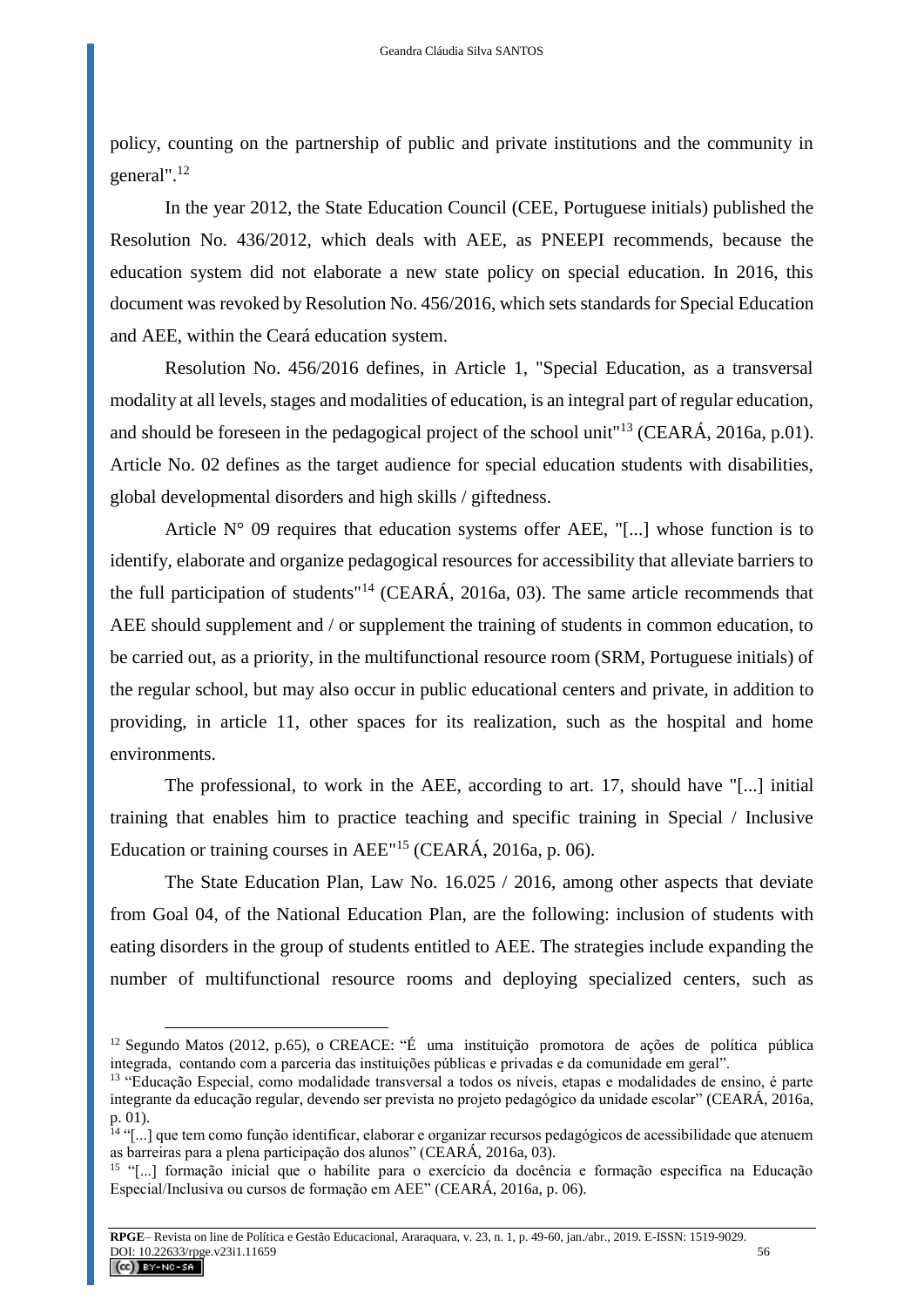CREACE, in the state's macro-regions; guarantees the participation of professionals to support students with SEN in school, in addition to ensuring the regulation of the professional caregiver's role.

The PEE also commits itself to the qualification of the service and the performance of the SRM teachers, through continuous training and guarantee of systematized pedagogical follow-up, besides the acquisition of material resources necessary for the development of the AEE services, in the institutions of education (CEARÁ, 2016b).

### **Final considerations**

In the introduction, we use the concept of public policies as an expression of the analysis of the problems identified in society and the consequent direction of the solutions to be achieved. In view of this, the examined public policies of the state of Ceará ratified the solutions contained in the regulatory frameworks pertinent to special education at the national level, over the years, following the precepts of inclusive education, according to PNEEPI. We have identified this, also, in the data that register the enrollments of the pupils with SEN in the common education with AEE.

We observed in the Resolutions 436/2012 and 456/2016 the expression of the moment in which the area of special education, in Brazil, is currently based on PNEEPI and Resolution No. 4/2009, aiming at the implementation of AEE in regular educational institutions, to guarantee access to schooling at all levels, by linking it to the pedagogical project of schools.

The resolutions maintain the same groups of students that make up the target audience for special education established by PNEEPI, however, in the PEE, the inclusion of students with eating disorders in the AEE is guaranteed, as a definition of itself, as it goes beyond any others already established.

It is worth mentioning that Resolution No. 456/2016 seems to fulfill the function of updating the PEEE, which did not have a new edition, after 1997, although the education system demonstrates strictly following the flow of elaboration of the national legal provisions.

The PEE demonstrated the intention to deploy specialized services through CREACE, which is now more valued, to the detriment of the NAPE, especially after the approval of the PEE, as recommended in the National Education Plan, with the resumption of the strengthening of specialized services in multidisciplinary support centers, with partnerships between public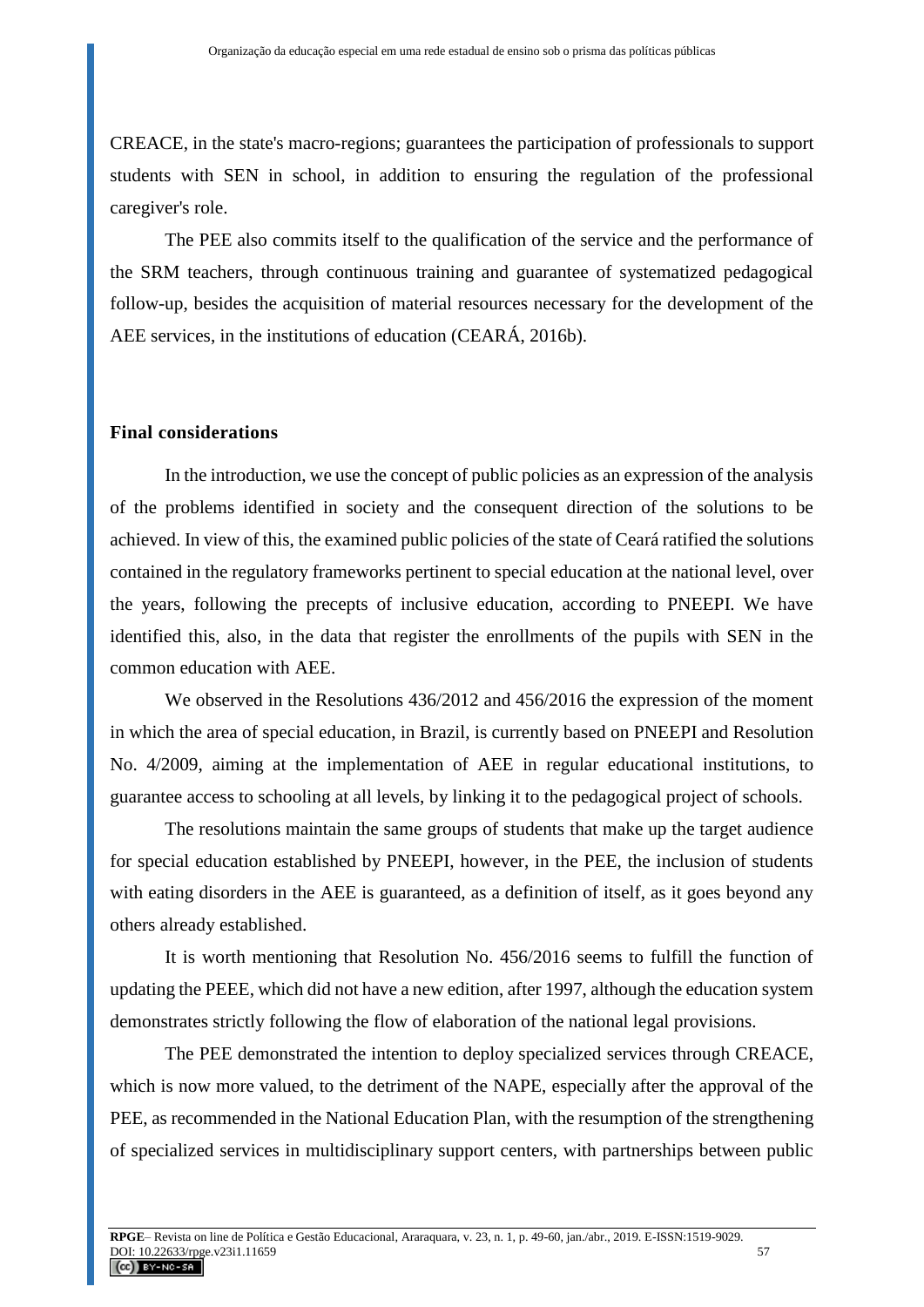and private institutions. Thus, there is a tendency to resume the strengthening of private initiative in the provision of special education services, as PNE advocates.

Another aspect that also consolidates, at least in legal terms, is the regulation of the functions of pedagogical support, such as the caregiver, in charge of activities related to hygiene care and student feeding. This aspect is still much debated and sometimes provokes controversy, since it must be assumed and regulated in each state and municipal education system.

Possibly the documents express a tendency of the state government to guarantee its own financial and material investments when it comes to the expansion of SRM and CREACE services, as well as the training actions of the special education professionals, when there is a decline in federal investments in this area.

In the light of the foregoing, we understand that, based on the research findings, it will be relevant and timely to carry out new research specifically directed at empirical research, in order to verify if the trend observed in current legal mechanisms in the state of Ceará has been effective in educational practice, resulting in more inclusive opportunities for students with SEN.

New dialogues between educational reality and public policies need to be developed in order to generate greater clarity and knowledge about the challenges imposed by the new reforms underway in Brazil, so that we are able to defend the rights historically won for the excluded population, such as students with SEN. The scientific and politically engaged debate in the fight for social justice and human emancipation is an important alternative nowadays.

**AKNOLEDGMENTS:** To the Fundação Cearense de Apoio ao Desenvolvimento Científico e Tecnológico (FUNCAP).

### **REFERENCES**

BALBINOT. A. D. A Educação Especial no Ceará: um estudo da evolução dos indicadores entre 2005 e 2014. **Cinergis**, Santa Cruz do Sul, v. 17, n.01, p.:74-79, jan./mar., 2016. Disponível em: https://online.unisc.br/seer/index.php/cinergis/article/view/7147. Acesso em: 11 jun. 2018.

BUENO, J. G.; MELETTI, S. M. F. A Escolarização de Alunos com Deficiência intelectual: Análises dos Indicadores Educacionais Brasileiros. In: BUENO, J. G.; MELETTI, S. M. F. (Orgs.) **Políticas Públicas, Escolarização de Alunos com Deficiência e a Pesquisa Nacional**. Araraquara, SP: Junqueira & Marin, 2013.

CEARÁ. **Constituição do Estado do Ceará**. Fortaleza, SEGOV, 1989.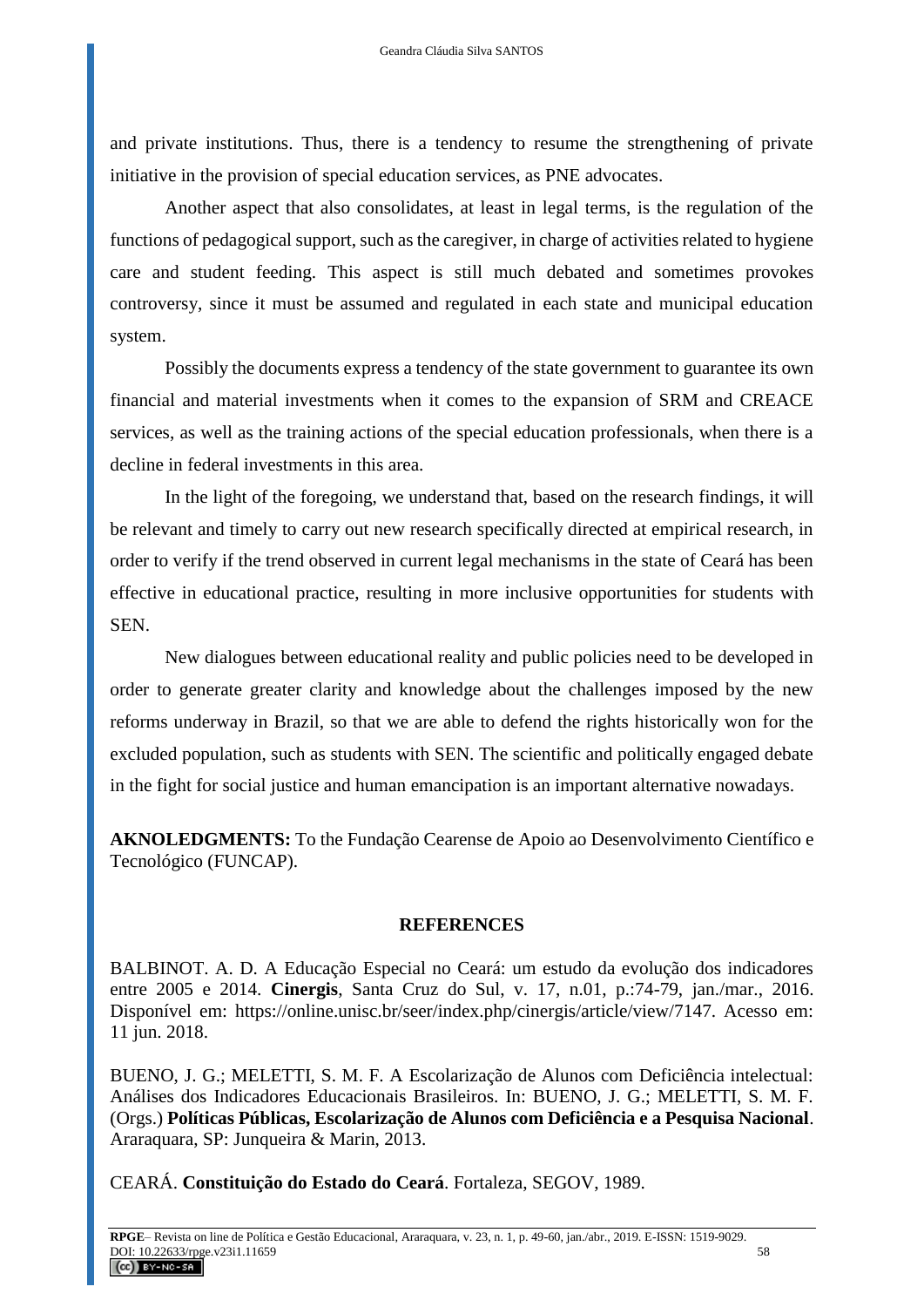CEARÁ. **Política Estadual de Educação Especial:** integração com responsabilidade. Fortaleza, CE: SEDUC, 1997.

CEARÁ. **Resolução Nº 394/2004.** Fixa normas para a educação de alunos com necessidades educacionais especiais, no âmbito do Sistema de Ensino do Estado do Ceará. Fortaleza: CEC, 2004.

CEARÁ. Conselho Estadual de Educação. **Resolução Nº 436/2012.** Fixa normas para a Educação Especial e para o Atendimento Educacional Especializado – AEE – dos alunos com deficiência, Transtornos Globais do Desenvolvimento – TGD, Altas Habilidades/Superdotação no âmbito do Sistema de Ensino do Estado do Ceará. Fortaleza: CEC, 2012.

CEARÁ. **Centro de Referência em Educação e Atendimento Especializado do Ceará – CREAECE**. Fortaleza: SEDUC, 2015. Disponível em: [http://www.seduc.ce.gov.br/images/Desenvolvimento\\_da\\_Escola/diversidade/educacao\\_espec](http://www.seduc.ce.gov.br/images/Desenvolvimento_da_Escola/diversidade/educacao_especial/acoes_programas_educacao_especial.pdf) [ial/acoes\\_programas\\_educacao\\_especial.pdf.](http://www.seduc.ce.gov.br/images/Desenvolvimento_da_Escola/diversidade/educacao_especial/acoes_programas_educacao_especial.pdf) Acesso em: 02 jun. 2018.

CEARÁ. Conselho Estadual de Educação. **Resolução n° 456/2016.** Fixa normas para a Educação Especial e para o Atendimento Educacional Especializado (AEE) dos alunos com deficiência, Transtornos Globais do Desenvolvimento (TGD), Altas Habilidades/Superdotação, no âmbito do Sistema de Ensino do Estado do Ceará. Fortaleza: SEDUC, 2016a. Disponível em: [http://www.seduc.ce.gov.br/index.php/ouvidoria/204-desenvolvimento-da](http://www.seduc.ce.gov.br/index.php/ouvidoria/204-desenvolvimento-da-escola/diversidade-e-inclusao-educacional/educacao-especial/11294-educaca-especial)[escola/diversidade-e-inclusao-educacional/educacao-especial/11294-educaca-especial.](http://www.seduc.ce.gov.br/index.php/ouvidoria/204-desenvolvimento-da-escola/diversidade-e-inclusao-educacional/educacao-especial/11294-educaca-especial) Acesso em: 02 jun. 2018.

CEARÁ. **Lei N.º 16.025/2016.** Dispõe sobre o Plano Estadual de Educação (2016/2024). Fortaleza: ALCE, 2016b.

DOURADO, L. F. Avaliação do plano nacional de educação 2001-2009: questões estruturais e conjunturais de uma política. **Educ. Soc**., Campinas, v. 31, n. 112, p. 677-705, jul./set., 2010. Disponível em: [http://www.cedes.unicamp.br.](http://www.cedes.unicamp.br/) Acesso em: 11 jul. 2018.

FIGUEIREDO, R. V. As políticas regionais de educação especial no Nordeste. 26 REUNIÃO ANUAL DA ANPED, n. ed., 2003. **Anais Novo governo novas políticas?** Poços de Caldas: ANPED. p. 19-38. Disponível em: http://26reuniao.anped.org.br/. Acesso em: 20 maio 2018.

KASSAR, M. de C. M. Percursos da constituição de uma política brasileira de educação especial inclusiva. **Rev. Bras. Ed. Esp**., Marília, v. 17, p. 41-58, maio/ago., 2011.

LANCILLOTTI, S. S. P. **Deficiência e trabalho**. Campinas – SP: Autores Associados, 2003.

MATOS, I. S. **Formação continuada dos professores do AEE:** saberes e práticas pedagógicas para a inclusão e permanência de alunos com surdocegueira. 2012. 218f. Dissertação, Mestrado em Educação, Centro de Educação, Universidade Estadual do Ceará, Fortaleza, 29/12/2012.

MATOS, K. S. L. de. **Pesquisa Educacional:** O prazer de conhecer. Fortaleza: Edições Demócrito Rocha, UECE, 2001.